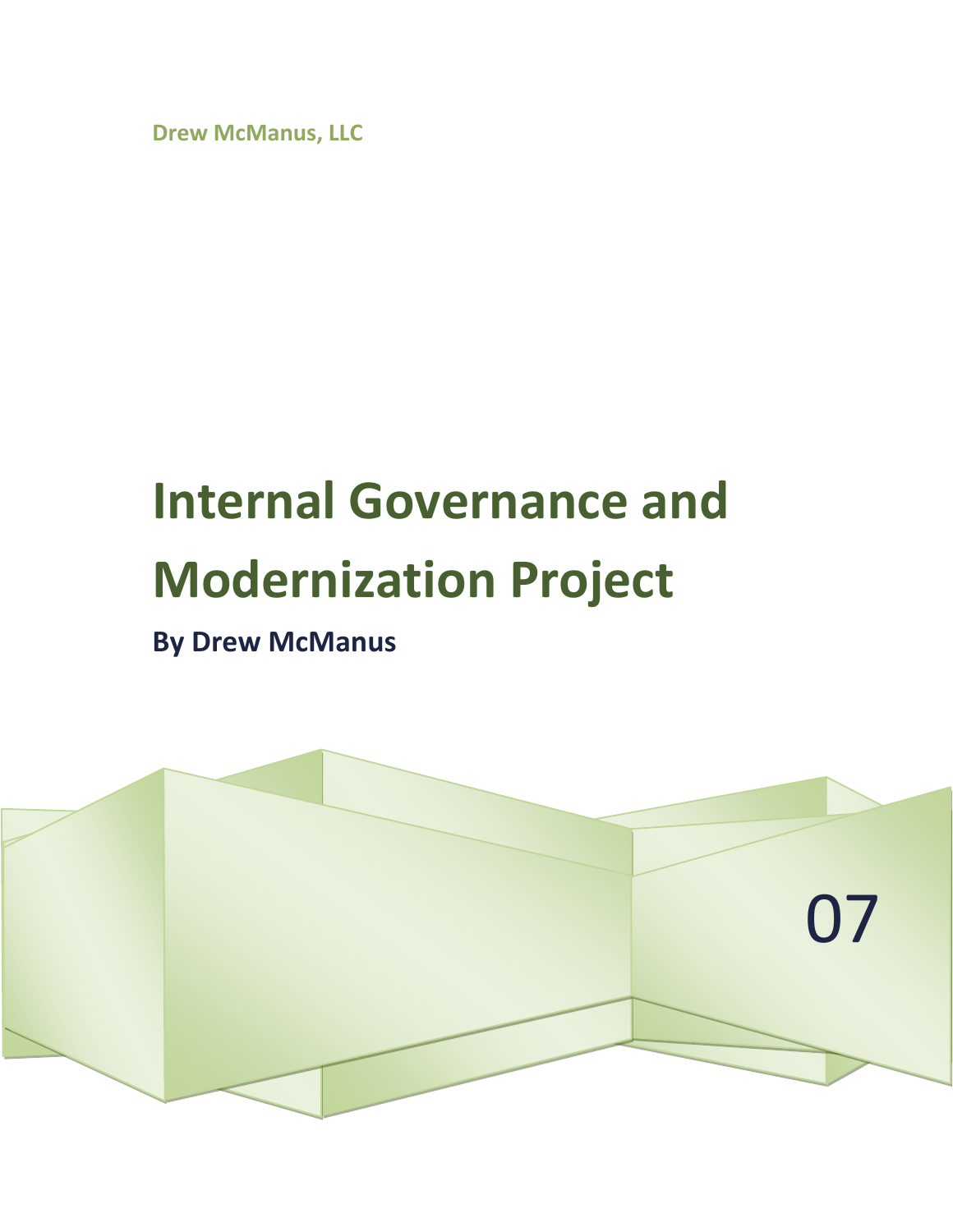Entitled the Internal Governance And Modernization Project (or IGAMP for short), the program is designed to develop an enhanced internal culture within the players' association of the Musicians of the Phoenix Symphony. Based on the bedrock principles of successful collective representation, it fosters a system of sustainable representation that produces representatives empowered with the authority to accurately represent their colleagues, resulting in:

- Improved communication between players, musician and managers, as well as musicians and boards.
- A cohesive vision for the organization from the players' perspective.
- Improved internal organization and governance.
- Enhanced representation at the committee level.
- Enhanced negotiation preparation and marginalizing natural stressors during bargaining cycles.
- Enhanced image among patrons.
- Creating a sincere sense of ownership in the organization.

IGAMP provides a host of deliverable material to the players' association in the form of easy-to-use operation guidebooks, templates, and resource material designed especially for committee members, representatives, and musicians. For example, this work will include how committee members can create unbiased surveys, how representatives should conduct themselves and take notes during meetings (administrative & committee), how to run committee and rank & file meetings, clarifying the committee election process, how to listen to and interact with colleagues, creation of an new member orientation/reference package, creating an institutional history booklet, refine the skill of unbiased representation (otherwise known as the Duty of Fair Representation), how to establish PR relationships with the media, revising Bylaws, and much more.

Together, the Musicians of the Phoenix Symphony and Local 586, AFM have dedicated a great deal of time and resources in order to see the project through to fruition. Perhaps one of the best components of the entire process is that the players and their Local have demonstrated a real commitment to developing an enhanced program for internal governance via a process that is as much collective as it is their own.

At the same time, it isn't as though they are attempting to reinvent the wheel, quite the opposite. In fact, they are following a program of action I've advocated for some time: developing values and processes that have been embedded in the bedrock of successful orchestras for decades. In short, they are working within the system to ensure that it operates at maximum effectiveness.

In case you're wondering just how effective that is, just take a look at Nashville. They don't have any extraordinary system for governance in place yet they have managed to run circles around other ICSOM level ensembles. Given the millions of dollars thrown at the issue of governance and labor relations over the past several years, the one lesson learned should be that money alone doesn't solve problems.

Instead, you have to have a critical level of commitment among interested parties to give it support, often by having been involved in its formulation. And if you don't set a process into motion that allows the musicians to begin this process with their own voice, without interference from other stakeholders, then the probability for marginal outcomes only increases. On the other hand, if you do have that sincere level of buy-in among musicians then it is amazing how much more you can accomplish with only a fraction of the resources directed at the problem to date.

*Throughout the 2007/2008 season, I have had the pleasure of working with the Musicians of the Phoenix Symphony on a program dubbed the Internal Governance and Modernization Project. In the summer of 2007, we gave a presentation on the project at the International Conference of Symphony and Opera Musicians convention in Minneapolis, MN. This document is a copy of the slides used during that presentation.*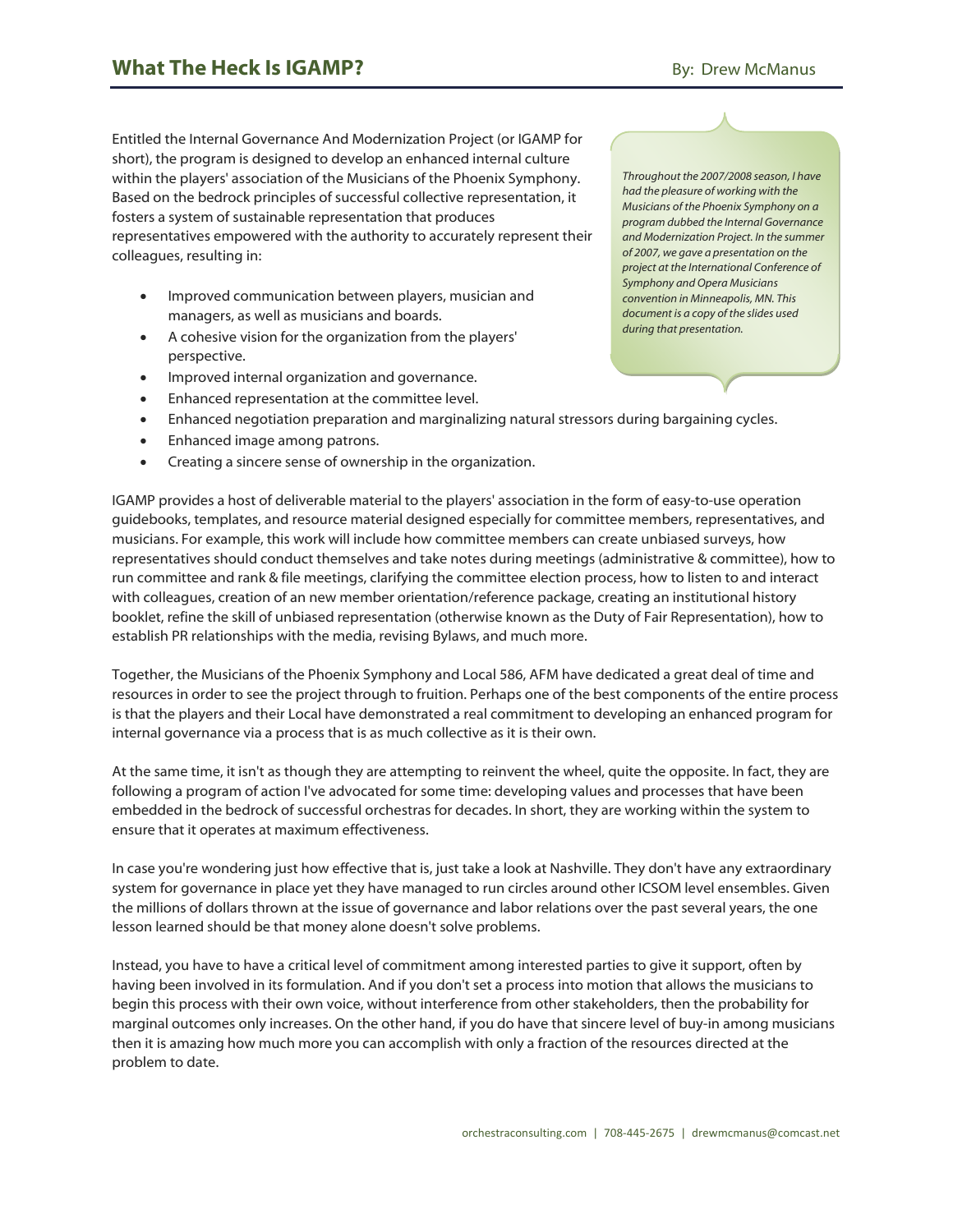# **WHAT IS IGAMP?**

**"Based on bedrock principles Based derived from decades of successful collective representation, the**  *l nternal Governance And Modernization Project* **(IGAMP) is desi g y ned to enhance a s ystem of sustainable representation that produces leaders empowered with the authority to accurately represent their colleagues."**

*IGAMP - Internal Governance And Modernization Project* © 2007 Drew McManus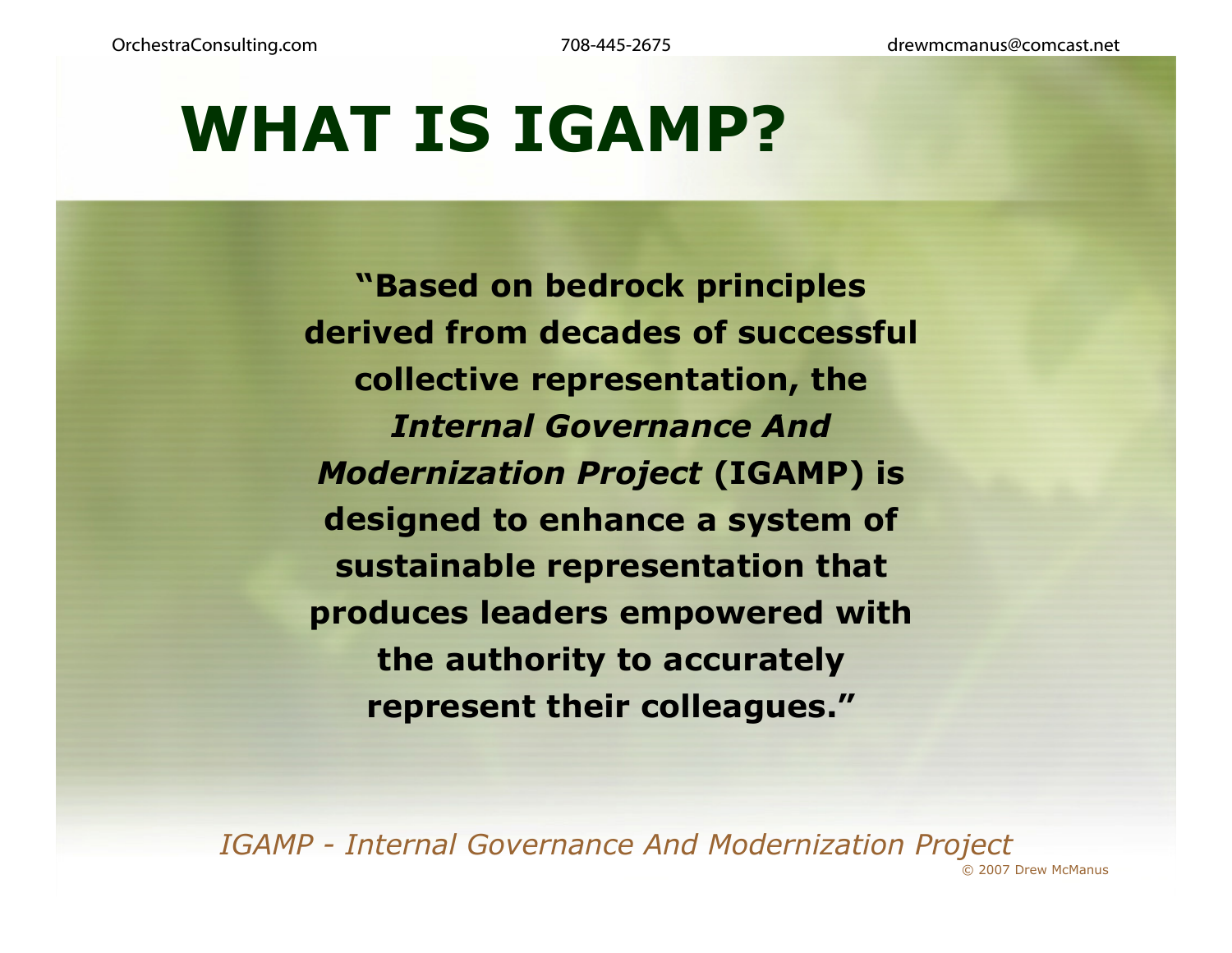# **THE ROAD TO IGAMP**



*IGAMP - Internal Governance And Modernization Project*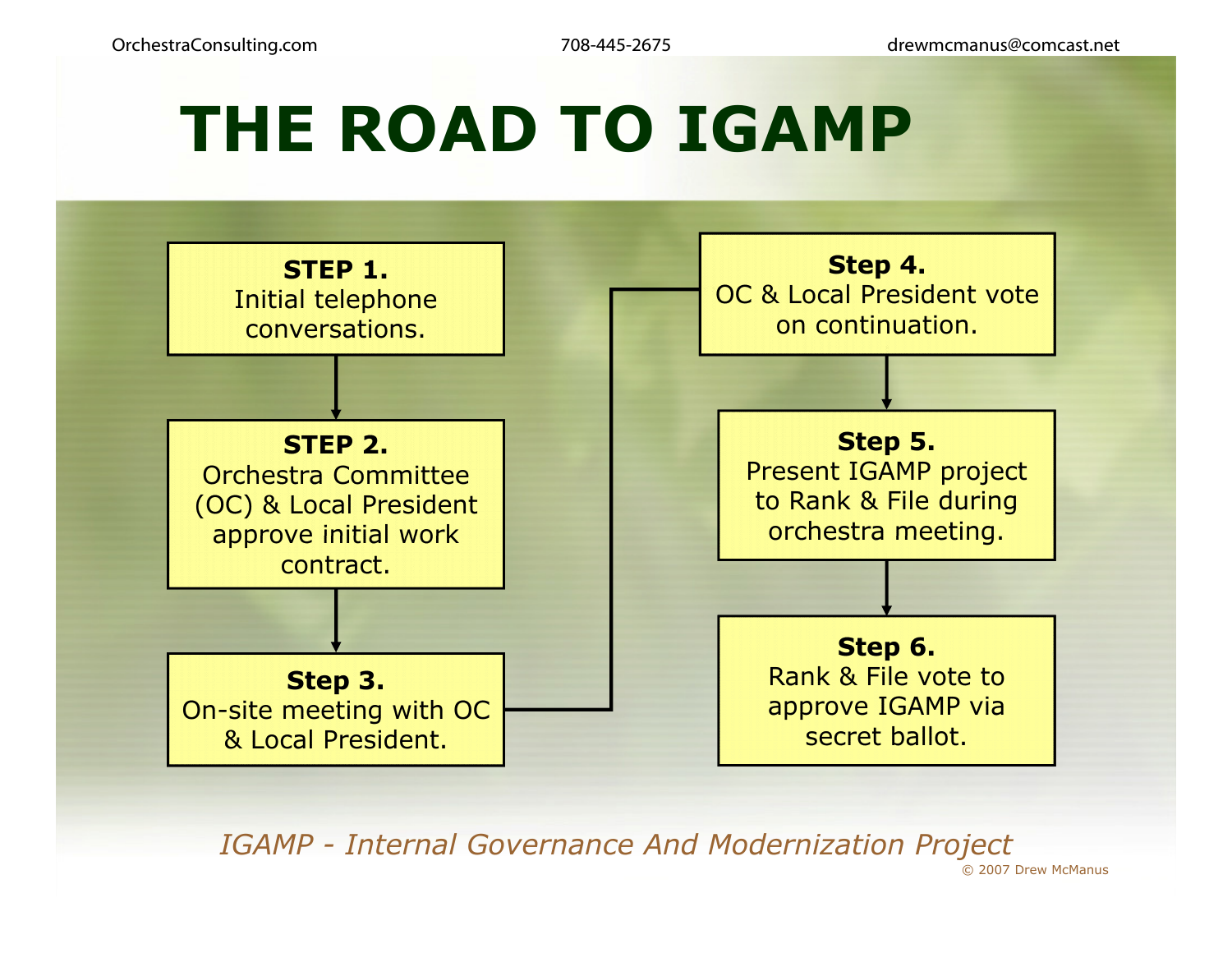# **BALLOTS**

### Musicians of the Phoenix Symphony **BALLOT**

This vote is to determine whether the Musicians of the Phoenix Symphony wish to engage the services of<br>Drew Midlanus, These services have been outlined in two programs which we will refer to as Program #1<br>and Program #2; d of us, as colleagues, need to have a level of personal investment in a process designed to make our working relationship as positive, indusive, and productive as possible. As such, utilizing the services of Mr. maining reasonably as participal program designed for our specific needs that is capable of helping<br>- Moltanus, we will develop a sustainable program designed for our specific needs that is capable of helping<br>- us become o

### **Instructions**

Clearly mark ether "YES" or "NO" for each of the two issues below. Return your ballot using the enclosed self addressed stamped envelope. Ballots must be postmarked no later than Monday, 02/05/2007.

### **Eligibility**

explusive)<br>This vote is not restricted to members of AFM, Local 586, Instead, all tenured and tenure track musicians<br>of the Phoenix Symphony are eligible to vote in this matter. This is <u>contrary</u> to the information provid

Pass/Pall Majority<br>The success of our work with Drew will be determined by the support and participation of the whole<br>ensemble. Because of this, the Committee and Drew have decided that 75% of the Orchestra's eligible voting members must yote "yes" in order for us to pursue ether Program.

### PROGRAM #1

r woulders are:<br>Creation of Musicians of the Phoenix Symphony governance and operation guidebooks, templates, and<br>resource material. The total cost for this program is \$6,000.

Shall the Musicians of the Phoenix Symphony enter into a contract with Drew McManus, commit to participate, and authorize payment for services and deliverables from our collected Orchestra dues?

| ⊟ | YFS       |                                                     |
|---|-----------|-----------------------------------------------------|
| п | <b>NO</b> |                                                     |
|   |           | OPTIONAL: I have voted "NO" because:                |
|   | 0         | I think the program costs too much                  |
|   | 0         | I do not think the program will benefit the players |
|   | ш         | Other:                                              |

### **PROGRAM #7**

PROGRAM #2<br>Includes all components from Program #1 as well as create a secure, personalized Musicians of the Phoenix<br>Symphony wetste.. The total cost for this program is \$15,000 . A vote of "YES" here will <u>not</u> commit the Orchestra Committee to begin initiating the program only if an acceptable source of outside funding is secured

Shall the Musiclars of the Phoenix Symphony enter into a cortract with Draw McMenus, commit to<br>participate, and authorize payment for services and deliverables from our collected Orchestra dues (our maximum financial responsibility is limited to \$6,000)?

| ш<br><b>NO</b><br>OPTIONAL: I have voted "NO" be ause:<br>I think the program costs too much<br>ш<br>I do not think the program will benefit the players<br>ш | ш | YES |        |  |
|---------------------------------------------------------------------------------------------------------------------------------------------------------------|---|-----|--------|--|
|                                                                                                                                                               |   |     |        |  |
|                                                                                                                                                               |   |     |        |  |
|                                                                                                                                                               |   |     |        |  |
|                                                                                                                                                               |   |     |        |  |
|                                                                                                                                                               |   | ш   | Other: |  |
|                                                                                                                                                               |   |     |        |  |

.<br>Remember, your ballot must be postmarked or hand delivered to the offices of ARA Local 586 no later than Monday<br>02/05/2007! Thank you in advance for contacting any member of the Orchestra Committee with questions.

"In order to obtain the necessary level of commitment by all involved parties to adopt the IGAMP project as an integral part of the Players' Association development, no less than **75%** of the eligible

voting members must vote*YES*."



*IGAMP - Internal Governance And Modernization Project*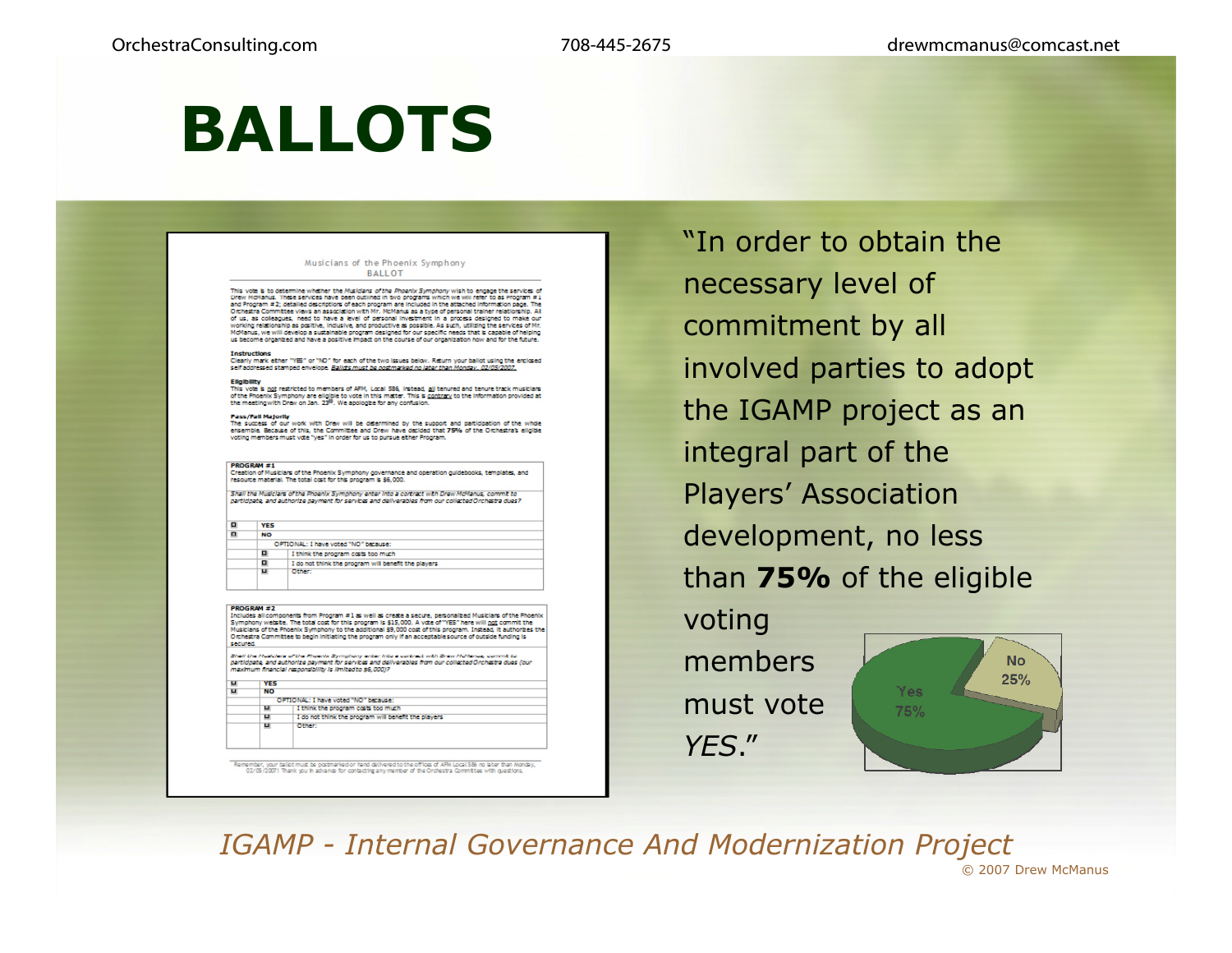# **GUIDEBOOKS**



*IGAMP - Internal Governance And Modernization Project*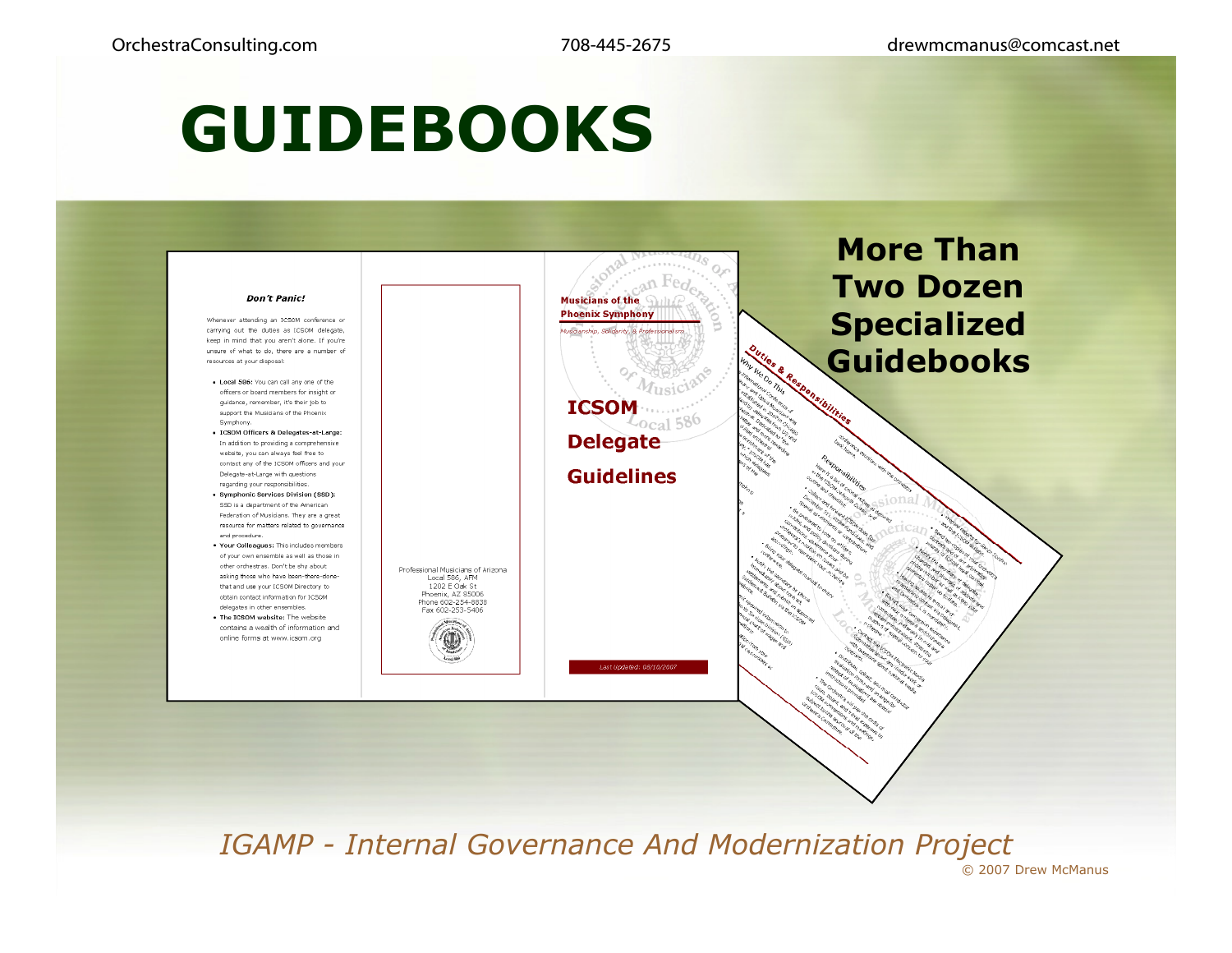# **SUPPORT LITERATURE**

"Offering practical advice and detailed instruction for committee members and representatives."



### **Detailed How-To Guides:**

- •*How to delegate responsibility*
- •*How to lead an effective meeting*
- •*How to handle defensive colleagues*
- •*How to remain calm when criticized*
- •*How to give a convincing presentation*
- •*How to dress business casual*
- •*And much more …*

*IGAMP - Internal Governance And Modernization Project* © 2007 Drew McManus